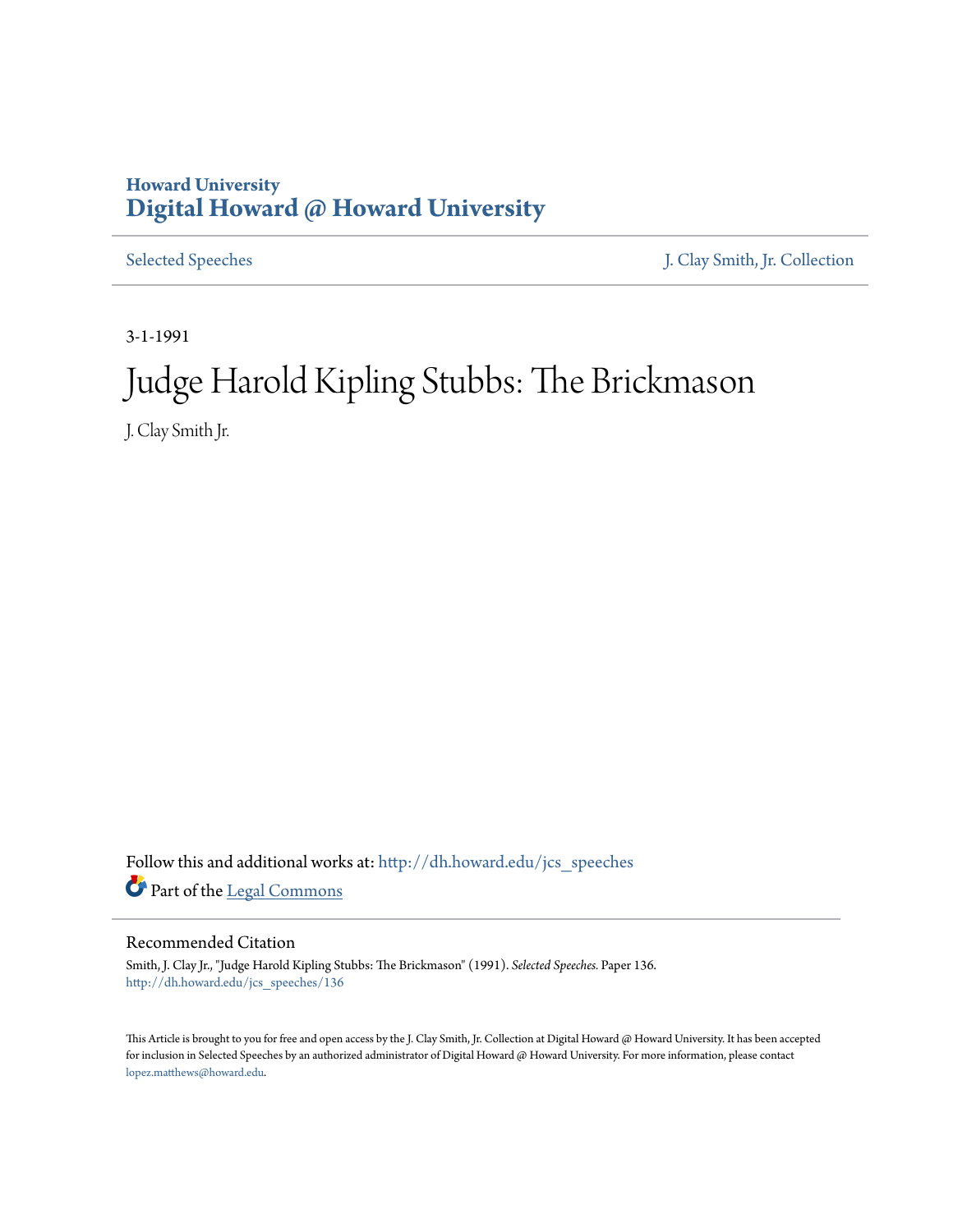## Judge Harold Kipling Stubbs: The Brickmason by J. Clay Smith, Jr."

 $\frac{1}{2}$ 

š,

ŷ

I am honored to participate in the occasion of the inaugural Harold Kipling Stubbs Humanitarian Award banquet. This evening is more than just a banquet, it is a celebration of the Akron, *Ohio*  Community. This celebration is about a citizen who laid a foundation upon which an indivisible community can proudly and safely stand.

I want to talk about brickmasons tonight and I hope that you will lend me your ear and allow me to develop the theme of how brickmasons lay new foundations •

When I was a college student at Creighton University, I studied Greek, Roman and Egyptian history. Some of my classmates were intrigued by the political speeches of *Cicero,* and men of Cicero's stature. Cicero and other great orators of that day could stand before throng of thousands and develop a thought from a grain of sand into a mountain of weighty ideas. Other classmates were awed by the gladiators, who strutted before the king *in* the arena and demonstrated extraordinary dexterity as they defended themselves against voracious lions twice their size and speed. Yet, other classmates preferred the politics at court where

Professor of Law, Howard University School of Law. Delivered at The First Annual Harold K. Stubbs Award Dinner, March 1, 1991, Holiday Inn-Cascade Plaza, Akron, Ohio, Rev. Andrew K. Newberry, St. Paul A.M.E. Church, presiding.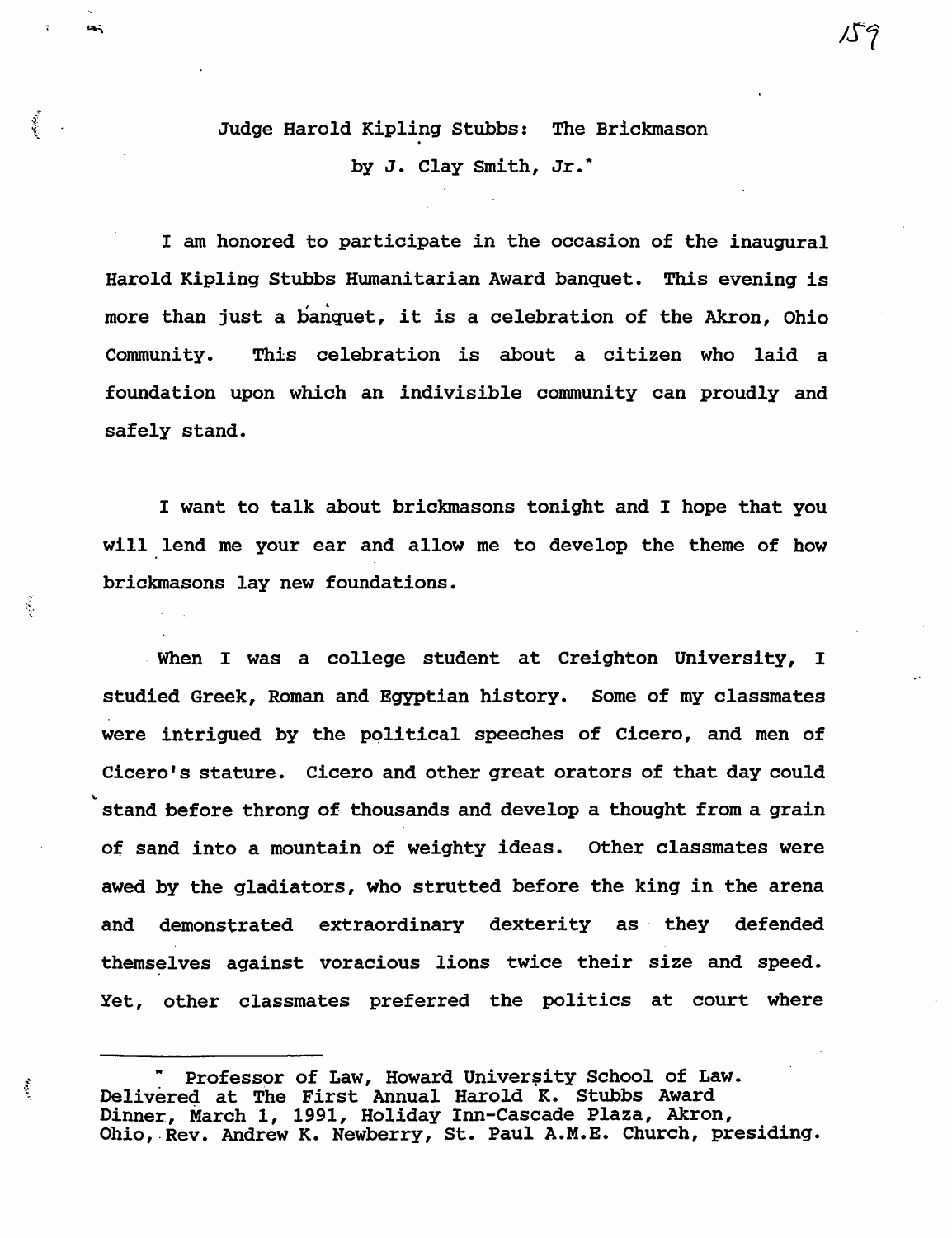diplomats sought favors from the king in return for military alliances, and where businessmen negotiated contracts for profit. Yes, Greek, Roman and Egyptian history was a fascinating subject, and indeed, even today, the Gibbons' Fall of the Roman Empire remains a subject of interest among many scholars.

I, too, was intrigued by the conquests of the Roman Legions, the gladiators in the arena, the diplomats who negotiated the balance of power, and the barons of industry. The legionnaires protected the realm and secured new territory, the gladiators, provided entertainment for the public and the barons of industry were always consulted because they funded the gladiators, sold the wine at the amphitheater, and supplied arms to the Roman Legions.

Recognizing the heightened interest of the history class on the matters of state, our history professor asked us to turn the pages of our books the page which contained pictures of the pyramids, those beautifully executed brick and stone structures designed to house the Pharaohs of Egypt. Then the professor posed this question: "What", he asked, "do you think that men and women will remember most about the greatness of Rome, and the Pharaohs?" We, replied, of course, that the world will long remember the Legions of Rome in their smart uniforms and their brilliant military campaigns. We asserted that the great speeches of Cicero would be read in every classroom in the world as an example of his oratorical style and powerful methodology to persuade. Surely, we

2

i<br>S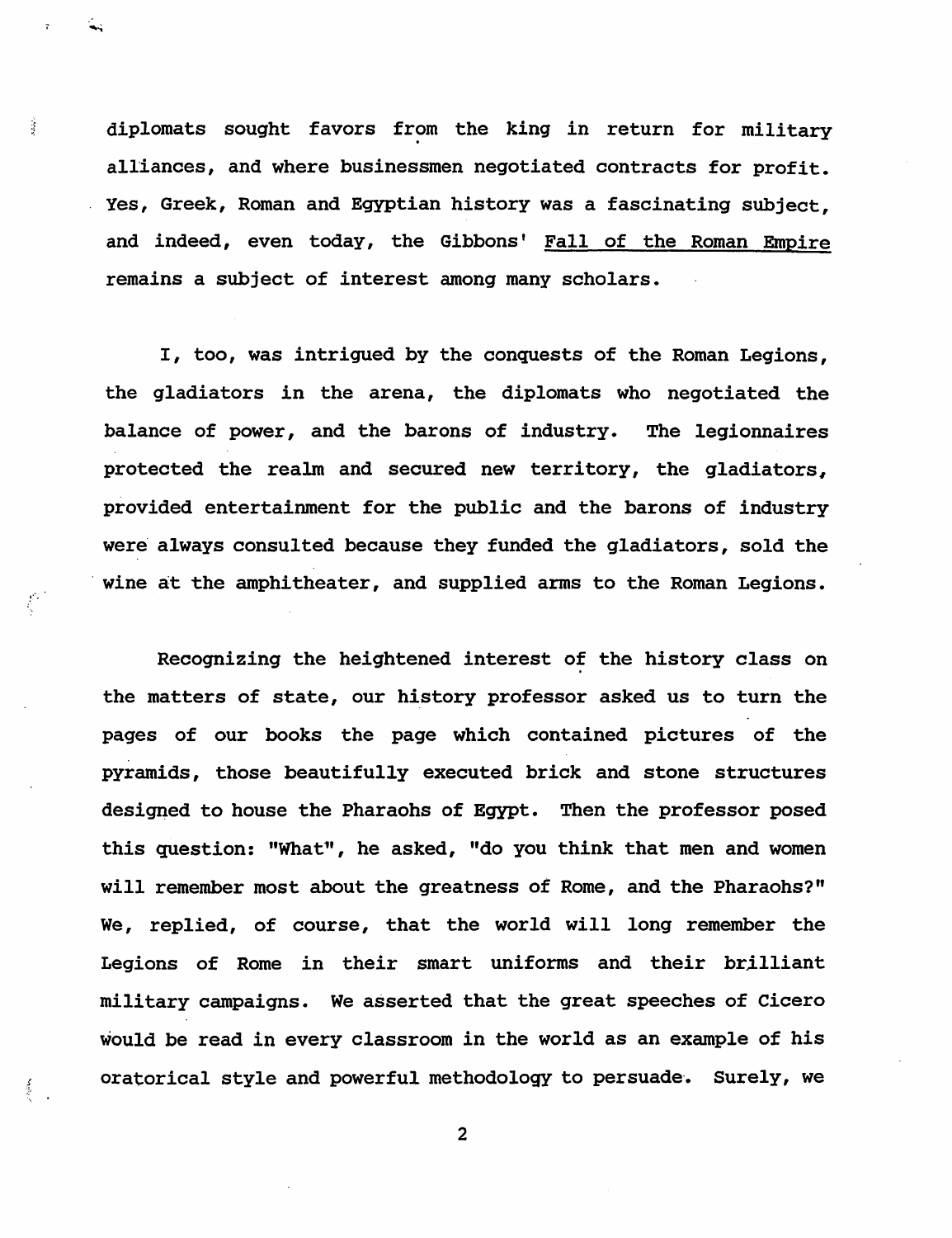$\frac{1}{2}$  thought, that no one would forget the barons of industry, who influenced, perhaps, even more than the kings, the balance of power in the world.

The old professor patiently listened to us as we pontificated with great confidence that our answers were correct. Again, the professor instructed the class to turn our pages to the pictures of great pyramids. The wise professor then asked his second question: "Just who do you think constructed the roads in Rome and Egypt that carried the Legions out of the city to conquest?" He asked yet another question: '''Who constructed the amphitheaters *in*  which the thousands of spectators were entertained?" "Who," the professor asked, "built the mansions of the barons of industry?" Silence fell on the classroom. "But why are the brickmason so important?" we asked the Professor. "If you had lived during these days would. not you have preferred to be a king, a gladiator or a baron of industry?" The professor had made his point, but it would not become apparent to me until years later that my professor was asking the class to conceptualize the function of a brickmason. The professor answered the question that he had proposed. He said to us--"never forget the brickmasons, who built those beautiful pyramids".

į

i.

To our professor, the brickmasons were concerned more about nation building than military might and capital gain. The brickmason's mission was to build  $\overline{A}$  foundation to house a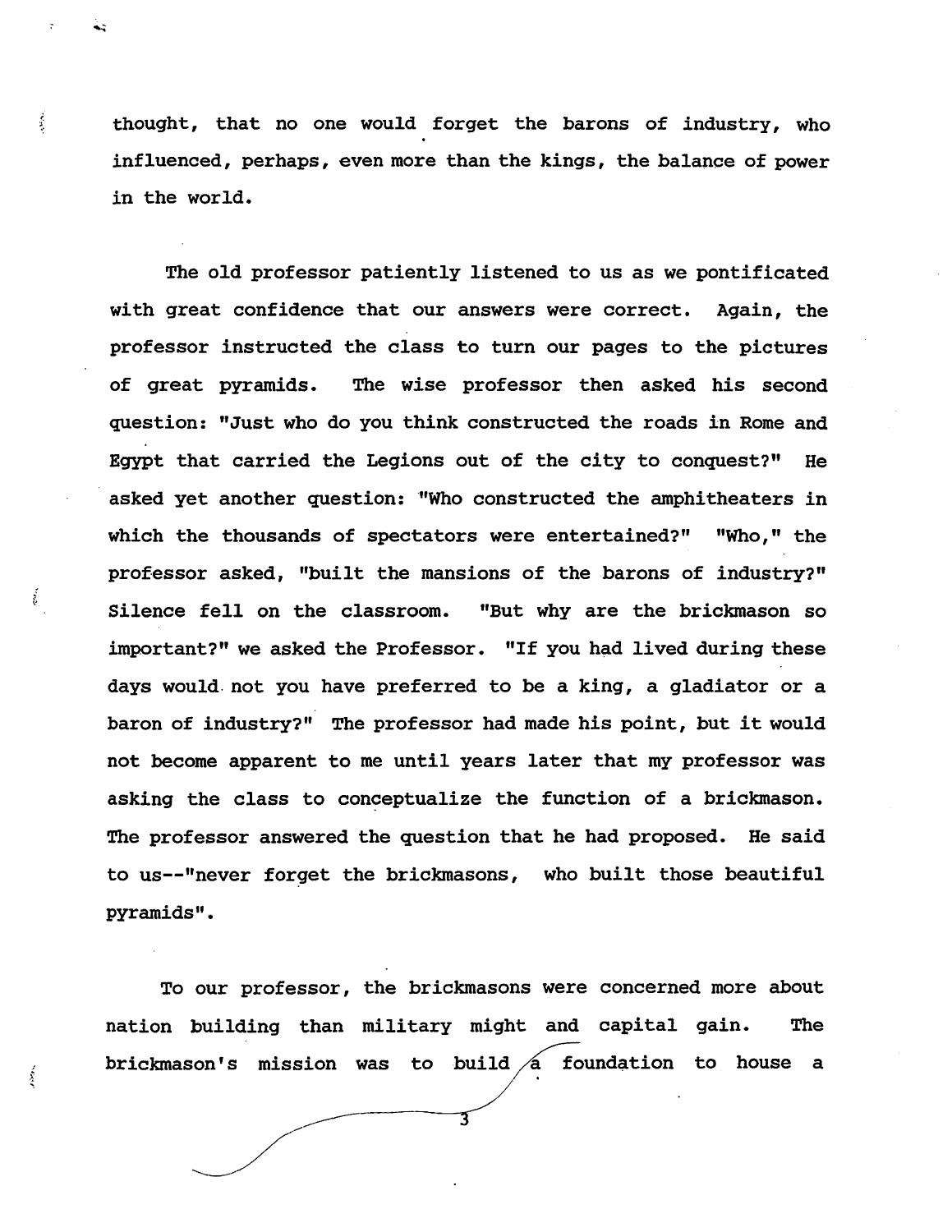community, to ease access to a neighbor's house, to reduce the agony of citizens climbing a steep hill. The brickmason was a sentinel on watch for the happiness of mankind through the construct of beauty. The professor was trying to teach us that the object of the brickmason was to lay each brick so that the amphitheater would not collapse, so that the Legions would not trip and fall, so that the homes of the barons of industry would be -comfortable, so that the citizens would awe the monuments of their ancestors and revere them, and to build a community.

 $\frac{1}{2}$ 

र्

In 1940, Harold Kipling Stubbs' mother and father, Wilfred and Maggie stubbs, gave the city of Akron, Ohio a brickmason, a -builder. While growing up, Harold observed this city in the only way that he COUld: he observed the Legions, the amphitheaters and the barons of industry. However, he saw no building named for, after and in honor of people of his ancestry, or that he knew. Through The John R. Buchtel High School, he plotted *his* course ever observing the architecture of the city of Akron that he would reconstruct. Harold kept *his* plan *in* mind as he matriculated through Kent State University and Howard University- School of Law, where we became close and life long friends. A Pharaoh, Harold was not; a Legionnaire, Harold was not; a Baron of industry, Harold was not. A brickmason, yes, Harold Kipling Stubbs was a brickmason.

From 1966 to 1989, when he departed this life, Harold Kipling stubbs helped to build this community by ,example, and by good deeds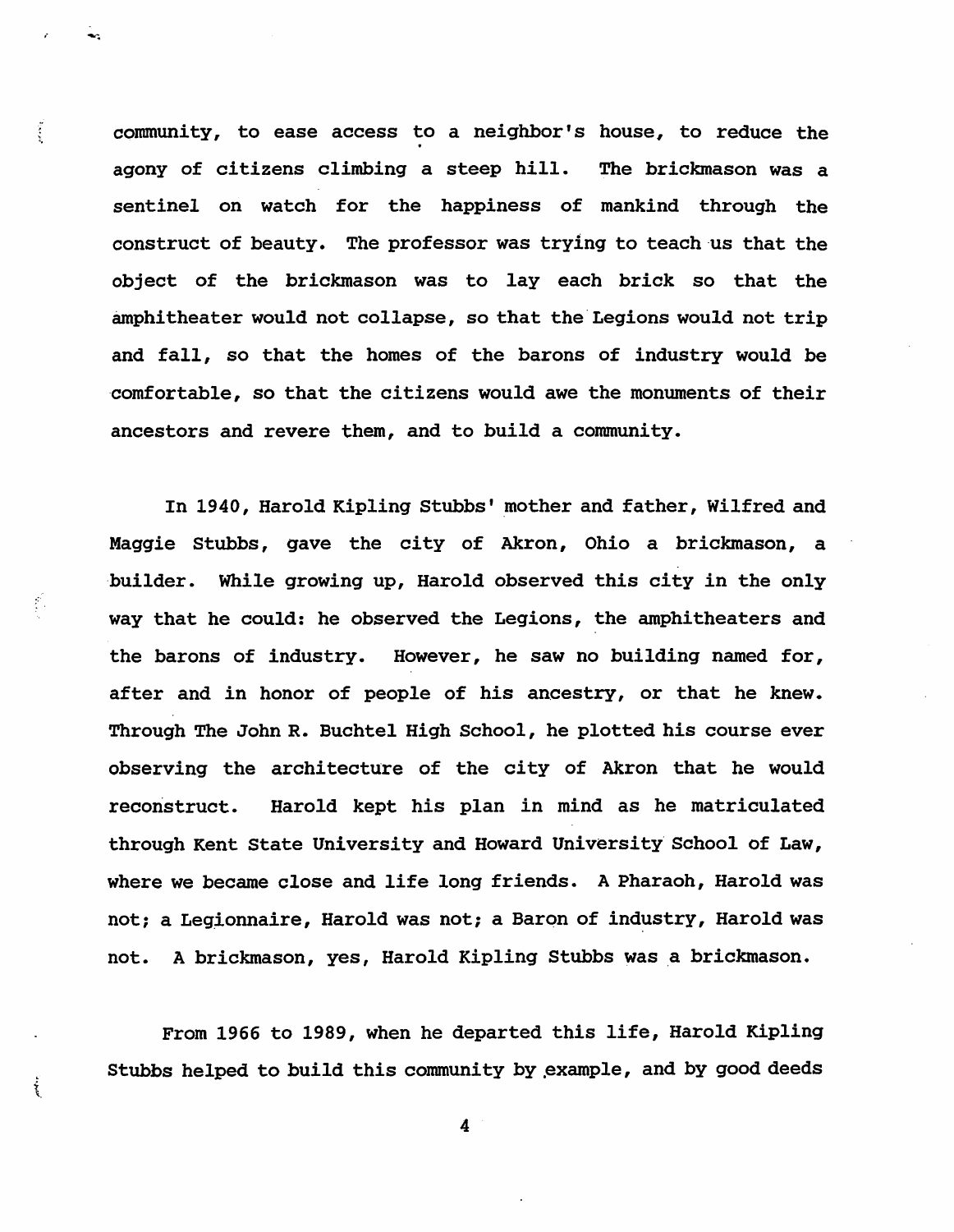driven by his religious faith. While the legions marched, the gladiators played, and the barons grew rich, Harold stubbs worked, laying bricks and mortar to stabilize a fractured community: a brick here and there for justice, a brick to construct a forum for genuine, authentic dialogue between racial fission in his community. But more.

 $\int_{-\infty}^{\infty}$ 

 $\frac{1}{2}$ 

Judge Stubbs layed a foundation for which and on which we stand and gather tonight to honor six other brickmasons,<sup>1</sup> who will be honored for the laying the bricks for social action, government service, law, education, religion, and business. I salute each of the recipients of the Harold Kipling Stubbs Humanitarian Award.

,The real beauty of this occasion *is* that Harold Stubbs has caused all of the city, of Akron to become brickmason. When Councilmen Michael Williams (4th Ward) and Marco Summerville (3rd Ward) recommended, a unanimous city council approved, and Mayor Donald Plusquellic signed into law that the Justice Center be named The Harold Kipling Stubbs Justice Center, it was really the voice of the people declaring that it was time that a son of Akron, a descendent of slaves, become a city father, a brickmason, of Akron,

<sup>&</sup>lt;sup>1</sup> The following citizens received the first Harold Kipling<br>Stubbs Humanitarian Awards: Thomas Allio (social action), Judge Randolph Baxter (government service), Gary Rosen (law), Barbara (. Matthews (education), Rev. Ronald Fowler (religion) and *Louise*  Gissendaner (business).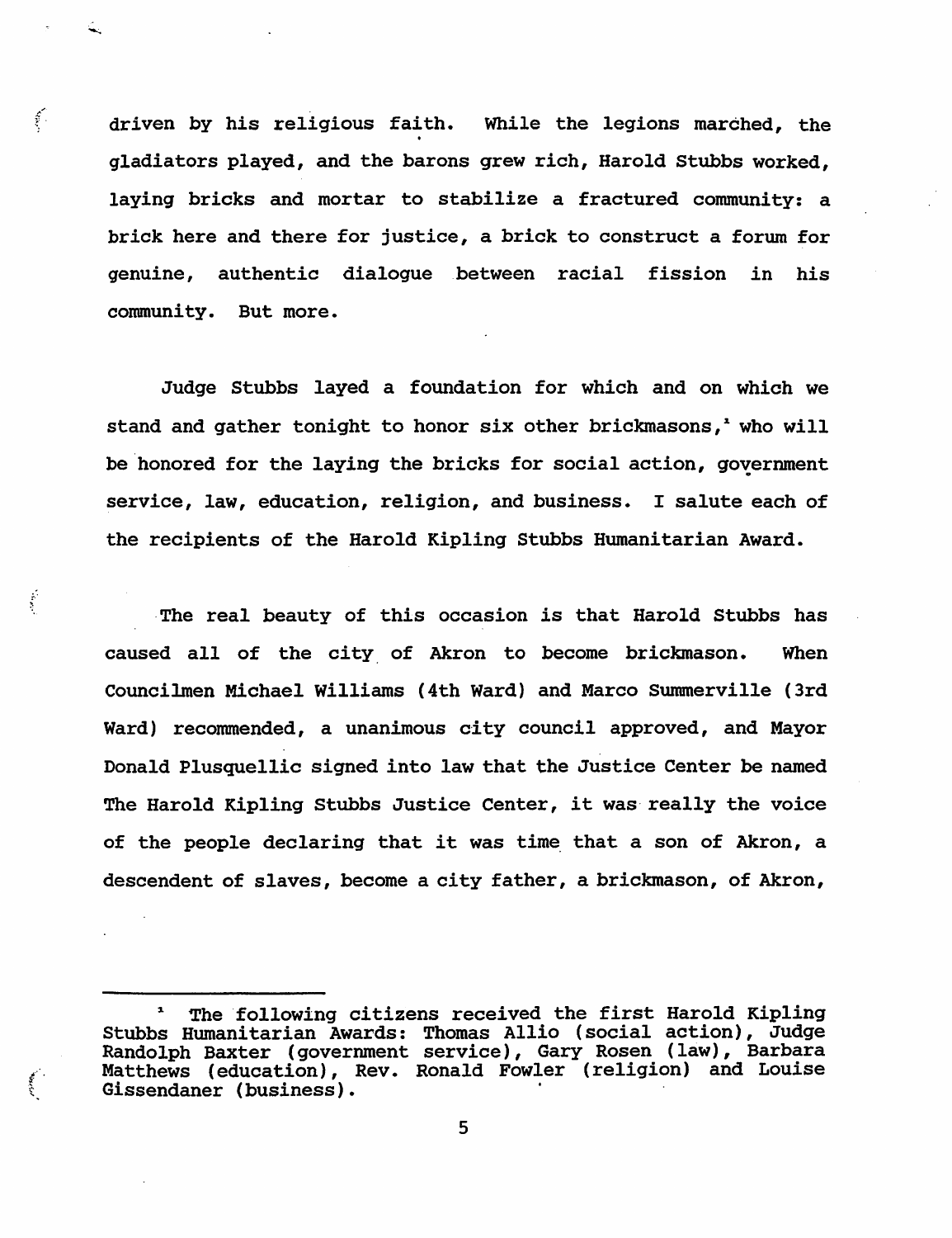Ohio.<sup>2</sup>

 $\frac{1}{2}$ 

So let the word go forth-to the Beacon Journal, to The Wall Street Journal, to the wounded hearts and the restless people of the land, to the University of Ohio Law School, to Akron University School of Law, to the Governor of Ohio, to the state legislature, that Akron, Ohio, has entered a new era, not as Pharaohs, not as gladiators, not as barons of industry, but as a city of brickmasons *in* the tradition of Judge Harold Kipling Stubbs.

In conclusion, I implore us all to join in this celebration and to pick up a brick and lay it on the foundation for racial harmony and equity. Pick up a brick and lay it on the foundation for educational and equal opportunity. Pick up a brick and lay it on the foundation against bigotry and for toleration. Pick up a brick and lay it on the foundation for justice. Pick up. a brick and lay it on the foundation, Harold's foundation, the City of Akron, Ohio.

 $2^{\circ}$  On February 25, 1991, Ordinance No. 135-1991, was unanimously adopted by the City Council of Akron, Ohio renaming that portion of the city/county Safety Building belonging to the city, The Harold K. Stubbs Justice Center. Ordinance No. 135-1991 was approved by signature of Mayor Donald Plusquellic on February 27,  $1991.$  This is the first public building, except for an educational building, ever named for an African American in Akron, *.J* Ohio, and one of the first of its kind in the State of Ohio, if not  $\mathcal{V}$  the first.